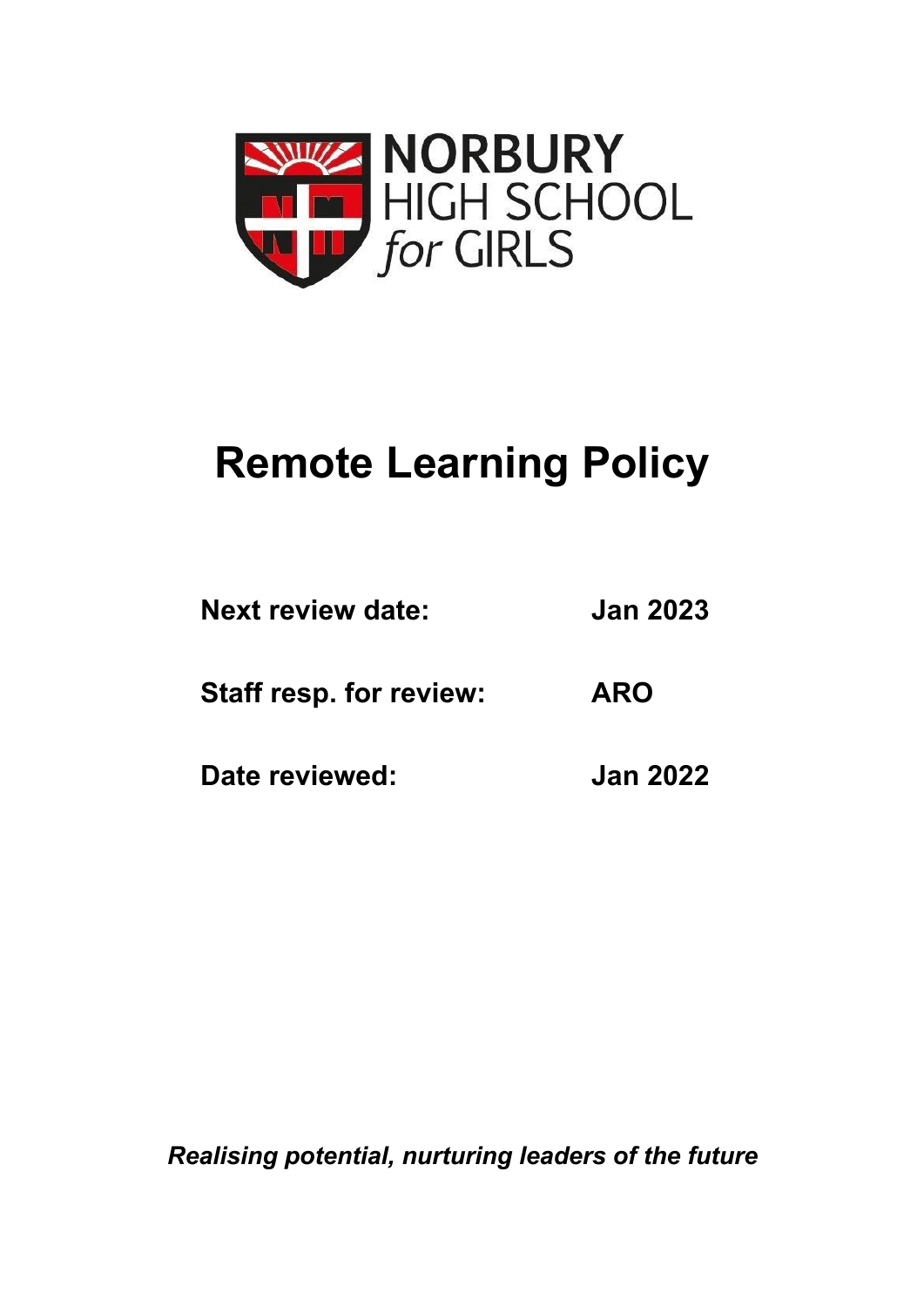#### **Contents**

- 1. Aims
- 2. Roles and responsibilities
- 3. Who to contact
- 4. Data protection
- 5. Safeguarding
- 6. Monitoring arrangements
- 7. Possible scenarios of remote learning
- 8. Links with other policies

## **1. Aims**

This remote learning policy for staff aims to:

- ●Ensure consistency in the approach to remote learning for students who are not in school
- ●Set out expectations for all members of the school community with regards to remote learning
- ●Include continuous delivery of the school curriculum
- ●Support effective communication between the school and families and support attendance
- ●Provide appropriate guidelines for data protection

## **2. Roles and responsibilities**

#### **2.1 Teachers**

When providing remote learning, teachers must be available during their normal contracted hours.

If they are unable to work for any reason during this time, for example due to sickness or caring for a dependent, they should report this using the normal absence procedure.

When providing remote learning, teachers are responsible for:

- Setting work:
	- o For their own timetabled classes and any other lessons they may have been allocated by their head of department/faculty
	- o For students who are absent, isolating or in lockdown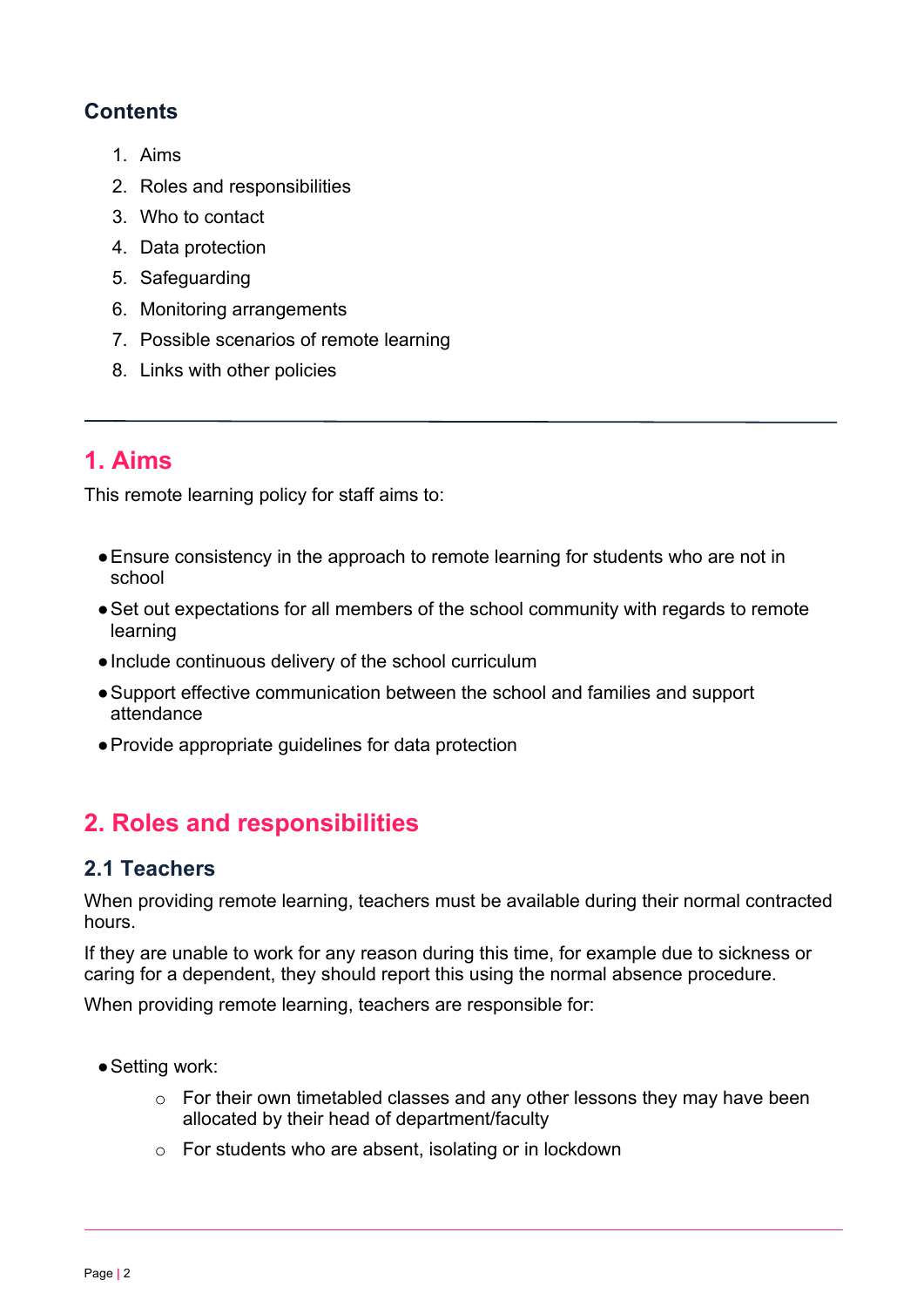- $\circ$  This work needs to be set as per the school timetable which is in place
- o Uploading the work to Google Classroom
- o Ensure consistency across the year group by following the department curriculum overview and using department schemes of work
- o Co-ordinate with heads of departments/faculties to make sure students with limited access to devices can still complete the work; this may include the arranging of posting work home if required
- o Setting, marking and feeding back on assessments
- o Ensuring they process any complaints shared by parents and students
- o Ensuring that they immediately process any safeguarding concerns by emailing the designated safeguarding lead
- o Ensuring that students who are failing to complete work are contacted and that this is followed up with parents, heads of faculties (HOFs), heads of years (HOYs) and the school's Special Educational Needs and Disabilities Coordinator (SENDCo) as appropriate

●Providing feedback on work:

- o Formative assessment should take place throughout live lessons through Q&A (live or in the stream)
- $\circ$  Completed work from students if teachers have clicked on 'make a copy for each student' then students need to 'submit' the work when complete – teachers can then read and comment on it and click 'return'
- $\circ$  Teachers are expected to share feedback with students in line with department policy
- Keeping in touch with students who are not in school and their parents:
	- $\circ$  If students are self-isolating or are marked absent with an X on the register they should be able to access the lessons uploaded
	- o Welfare calls should take place following the school's welfare calls protocol (see Appendix 2)
	- o Any complaints or concerns shared by parents and students need to be referred to your head of department/faculty– for any safeguarding concerns, refer to the DSL, and SEND concerns refer to the SENDco
	- $\circ$  If students are failing to complete work contact them privately in the 'Google classroom' stream in the first instance and refer to your head of department/faculty if it continues
- ●Attending virtual meetings with staff, parents and students
	- o Wearing appropriate dress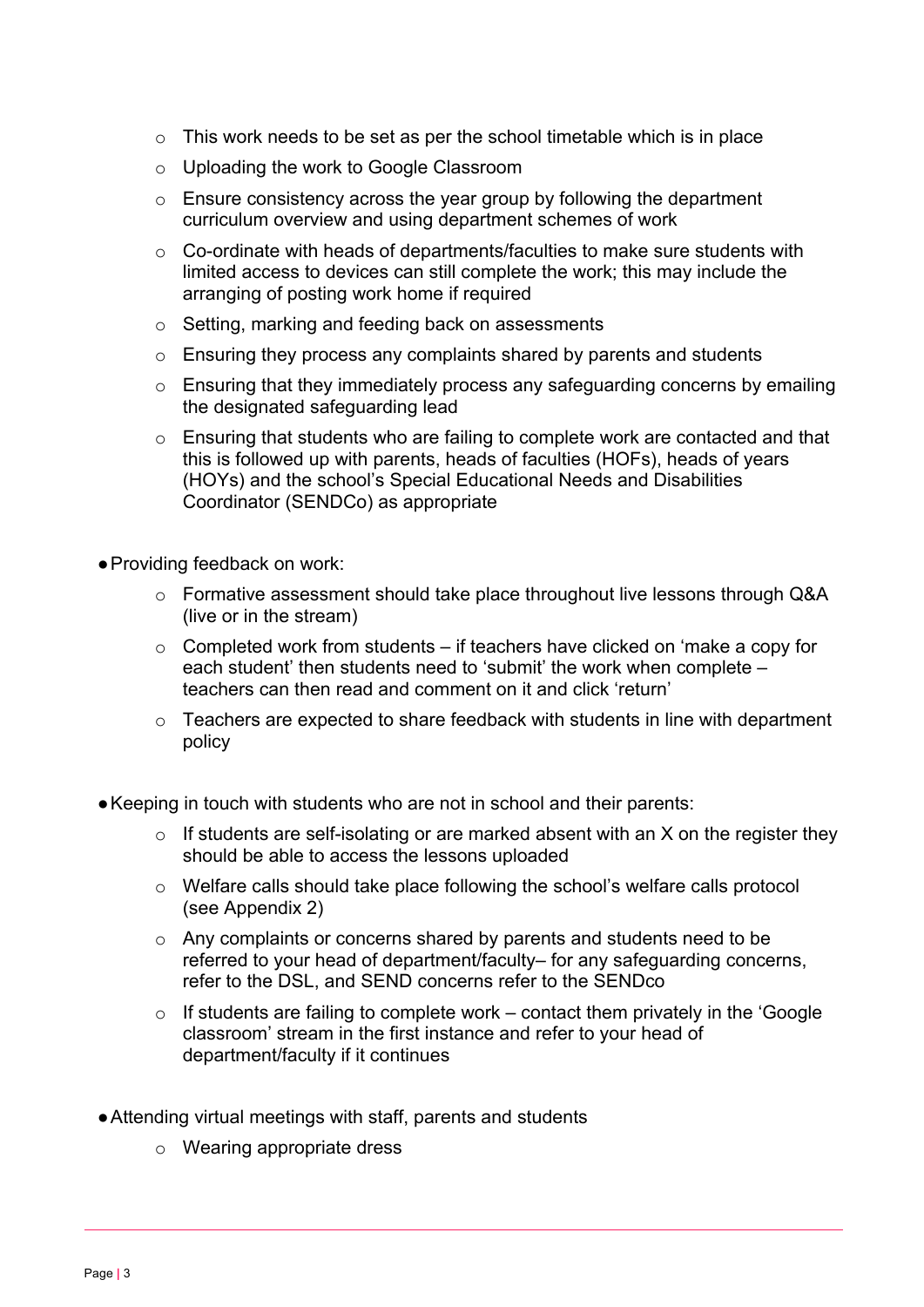o Choosing an appropriate location which has minimal background noise

#### **2.2 Learning support and teaching assistants**

When assisting with remote learning, learning support assistants (LSAs) and teaching assistants (TAs) must be available during their normal contracted hours.

If they are unable to work for any reason during this time, for example due to sickness or caring for a dependent, they should report this using the normal absence procedure.

When assisting with remote learning, learning support assistants and teaching assistants are responsible for:

- ●Supporting students who are not in school with learning remotely
	- o Support students allocated on the support timetable
	- o Ensure they are added to the classroom and are available to answer questions the student may have remotely
- ●Attending virtual meetings with teachers, parents and students

If learning support assistants and teaching assistants are working in school, they should be directed by student support and working with the children of key workers.

#### **2.3 Heads of departments / faculties including SENDCo**

Alongside their teaching responsibilities, these staff are responsible for:

- ●Considering whether any aspects of the subject curriculum need to change to accommodate remote learning; this may involve changing the order of delivery or content
- ●Working with teachers teaching their subject remotely to make sure all work set is appropriate and consistent
- ●Working with other subject leads and senior leaders to make sure work set remotely across all subjects is appropriate and consistent, and deadlines are being set an appropriate distance away from each other
- ●Monitoring the remote work set by teachers in their subject –through being attached to online classes, regular meetings with teachers and work sampling
- ●Alerting teachers to resources they can use to teach their subject remotely and promoting a collaborative approach to planning and delivering lessons

#### **2.4 Senior leaders**

Alongside any teaching responsibilities, senior leaders are responsible for: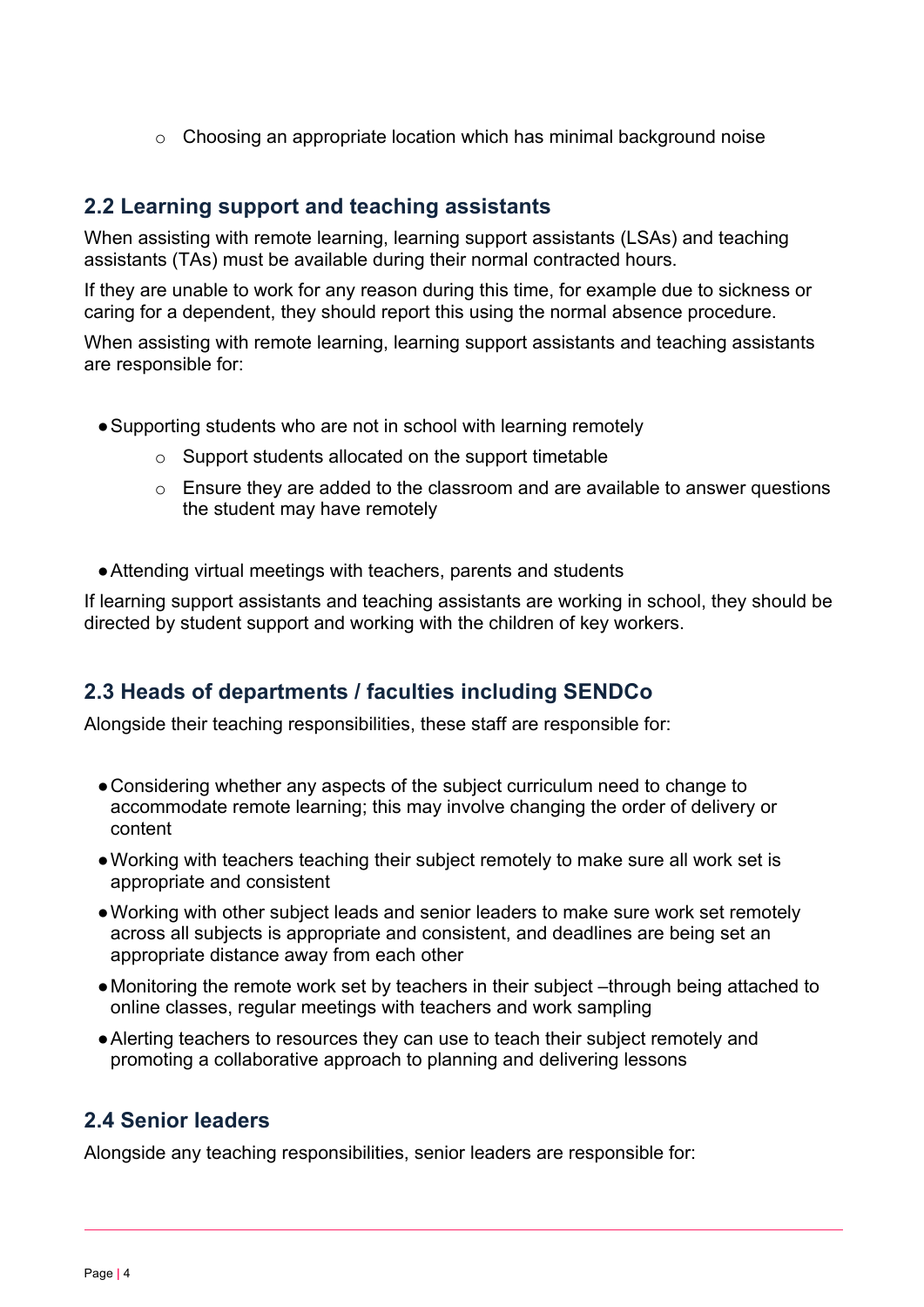- ●Co-ordinating the remote learning approach across the school
- ●Monitoring the effectiveness of remote learning through regular meetings with teachers and subject leaders through reviewing work set and for feedback from students and parents
- ●Monitoring the security of remote learning systems, including data protection and safeguarding considerations
- ●Training staff on the use of online platforms

#### **2.5 Designated safeguarding lead**

The DSL is responsible for:

- ●Ensuring they immediately process any safeguarding concerns which may arise
- ●Ensuring the wellbeing of vulnerable students is monitored regularly

#### **2.6 IT staff and network manager**

IT staff are responsible for:

- ●Monitoring Google Classroom and ensuring it is fit for purpose
- ●Fixing issues with systems used to set and collect work
- ●Helping staff and parents with any password or technical issues they're experiencing
- ●Reviewing the security of remote learning systems and flagging any data protection breaches to the data protection officer
- ●Assisting students and parents with accessing the internet or devices

#### **2.7 Students and parents**

Staff can expect students learning remotely to:

- Be contactable during the school day
- ●Complete work to the deadline set by teachers
- ●Attend online lessons unless by prior arrangement
- Seek help if they need it, from teachers or teaching assistants
- ●Alert teachers if they're not able to complete work
- Behave appropriately during live lessons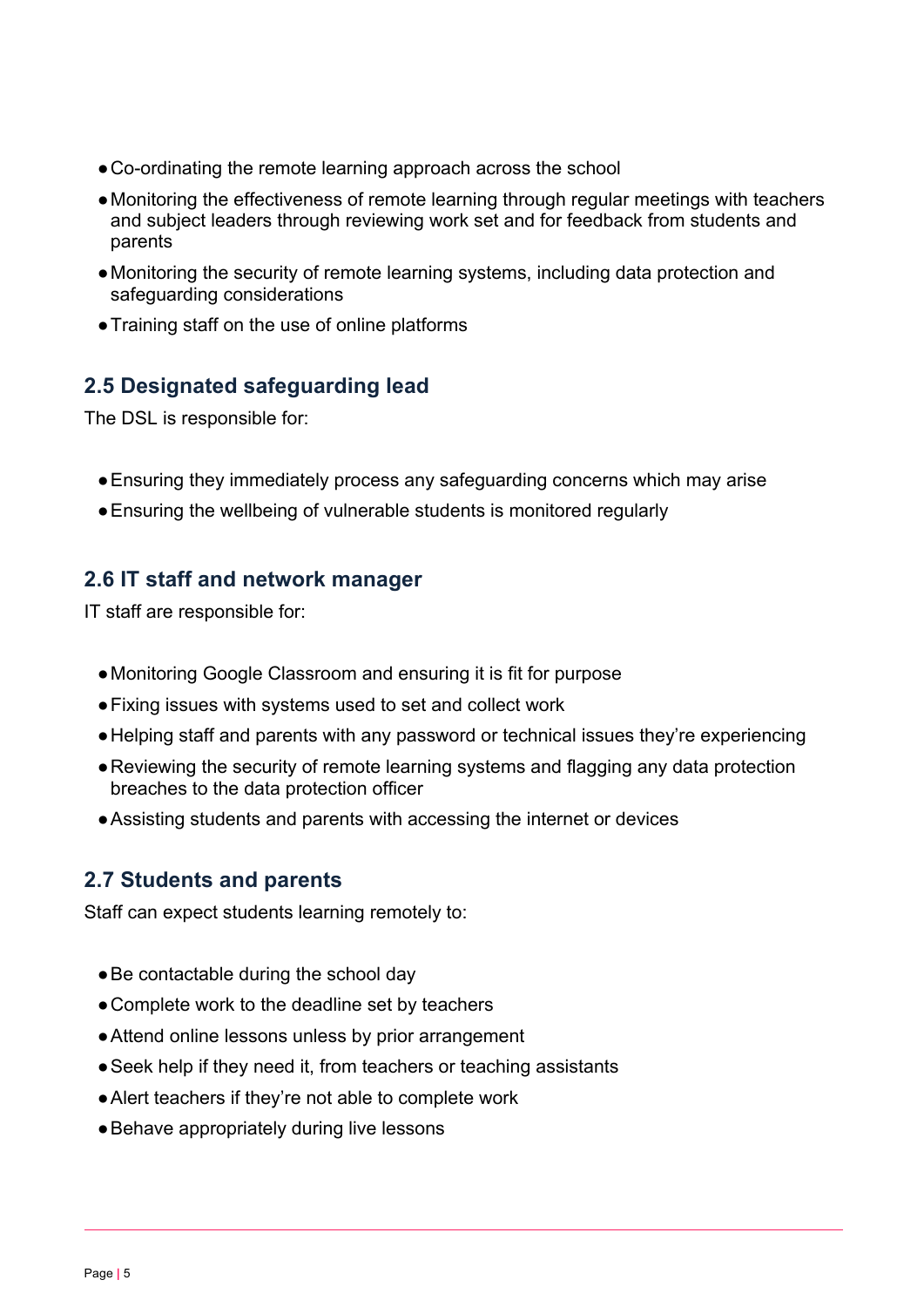Expectations of behaviour: students are to take note of the following expectations and take responsibility for their behaviour during live lessons

#### **Dos**

- $\checkmark$  Log on in time for your live lessons when working from home
- $\sqrt{\ }$  Register with your teacher at the beginning of the lesson
- $\checkmark$  Behave appropriately as is expected in lessons in school
- $\blacktriangledown$  Ensure that your camera is off unless you are asked to turn it on by your class teacher
- $\sqrt{\ }$  Ensure that you start the lesson with your microphone off; you may be asked by your teacher to turn this on to answer questions, provide feedback or to read
- $\blacktriangledown$  Attend live lessons with a positive attitude and contribute to lessons through the chat or by turning your microphone on when asked to do so
- $\blacktriangledown$  Have a copy of your timetable and the lockdown timetable to ensure that you know when your lessons are taking place
- $\blacktriangledown$  Attend form time and communicate to your form tutor and your teachers about your wellbeing and how you are feeling; we care about you and want to know that you are safe and well
- $\sqrt{\ }$  Remember you have signed the 'ICT & Internet acceptable use policy'

#### **Don'ts**

- ❖ Do not try to take part in a live lesson if you are very sick or feeling unwell; your health is important and we only want you to log on when you are able to
- ❖ If you are well but in isolation, continue your learning by taking part in live Google Classroom lessons
- ❖ Never take a screenshot, photograph or recording of your teacher while on Google Classroom; this is a very serious incident and will be sanctioned by the school
- ❖ Never misuse the chat function or the stream function of Google Classroom to have conversations with your classmates or friends – this should only be used for class work or communicating with your teachers

Students should also refer to the **Norbury High ICT Policy & Internet Acceptable Use**  agreement which is signed during their enrolment process and states:

- I will not create, send or post any material that is likely to cause offence or needless anxiety to other people or bring the school into disrepute
- I will use appropriate language I will remember that I am a representative of the school on a global public system; illegal activities of any kind are strictly forbidden
- I will not use language that could stir up hatred against any minority group; this includes creating, transmitting, displaying or publishing any material (text, images or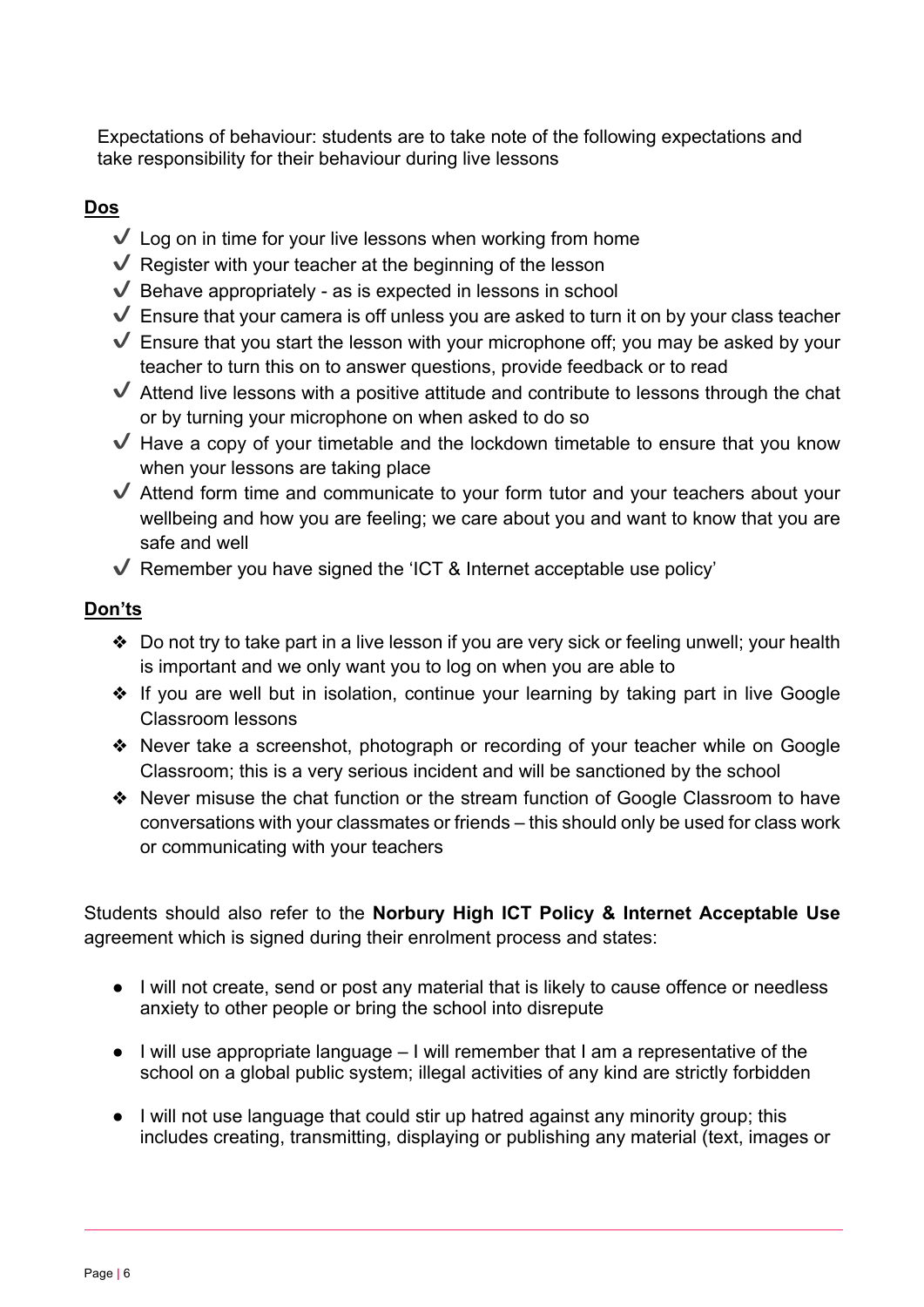sounds) that is likely to harass, cause offence, inconvenience or needless anxiety to any other person or group

- I am aware that I am responsible for my actions should I be found to be involved in Cyber-bullying incidents both inside and outside of school hours; I will not undertake any activity that violates the privacy or dignity of myself or other users
- I am aware that I am morally and legally responsible for all that I write, publish and comment about on the internet (including Twitter, Facebook etc.)
- I realise that files held on the school network will be regularly checked by the Network Manager or other members of staff
- I will take responsibility for behaving safely and for all of my actions whilst using the internet; I will not attempt to visit websites that might be considered inappropriate or illegal; I am aware that downloading some material is illegal and the police or other authorities may be called to investigate such use; I will not reveal any personal information (e.g. home address, telephone number) about myself or other users over the network and beyond
- I will report any accidental access to other people's information, unsuitable websites or being sent inappropriate materials that make me feel uncomfortable to the Network Manager
- I understand that I am not allowed access to unsupervised and/or unauthorised chat rooms/social media sites and should not attempt to gain access to them
- I will not trespass into other users' files or folders; I will not share my login details (including passwords) with anyone else; likewise, I will never use other people's username and password; I will ensure that if I think someone has learned my password then I will change it immediately and/or contact the Network Manager
- I will ensure that I log off after my network session has finished; if I find an unattended machine logged on under other usernames I will not continuing using the machine – I will log it off immediately.
- I am aware that e-mail is not guaranteed to be private and any messages that fall short of the requirements of this policy will be followed up and dealt with appropriately
- I will not use the network in any way that would disrupt use of the network by others
- I will not download and/or install any unapproved software, system utilities or resources from the internet
- I realise that students under **reasonable suspicion** of misuse in terms of time, activity or content **will** have their usage closely monitored or have their past use investigated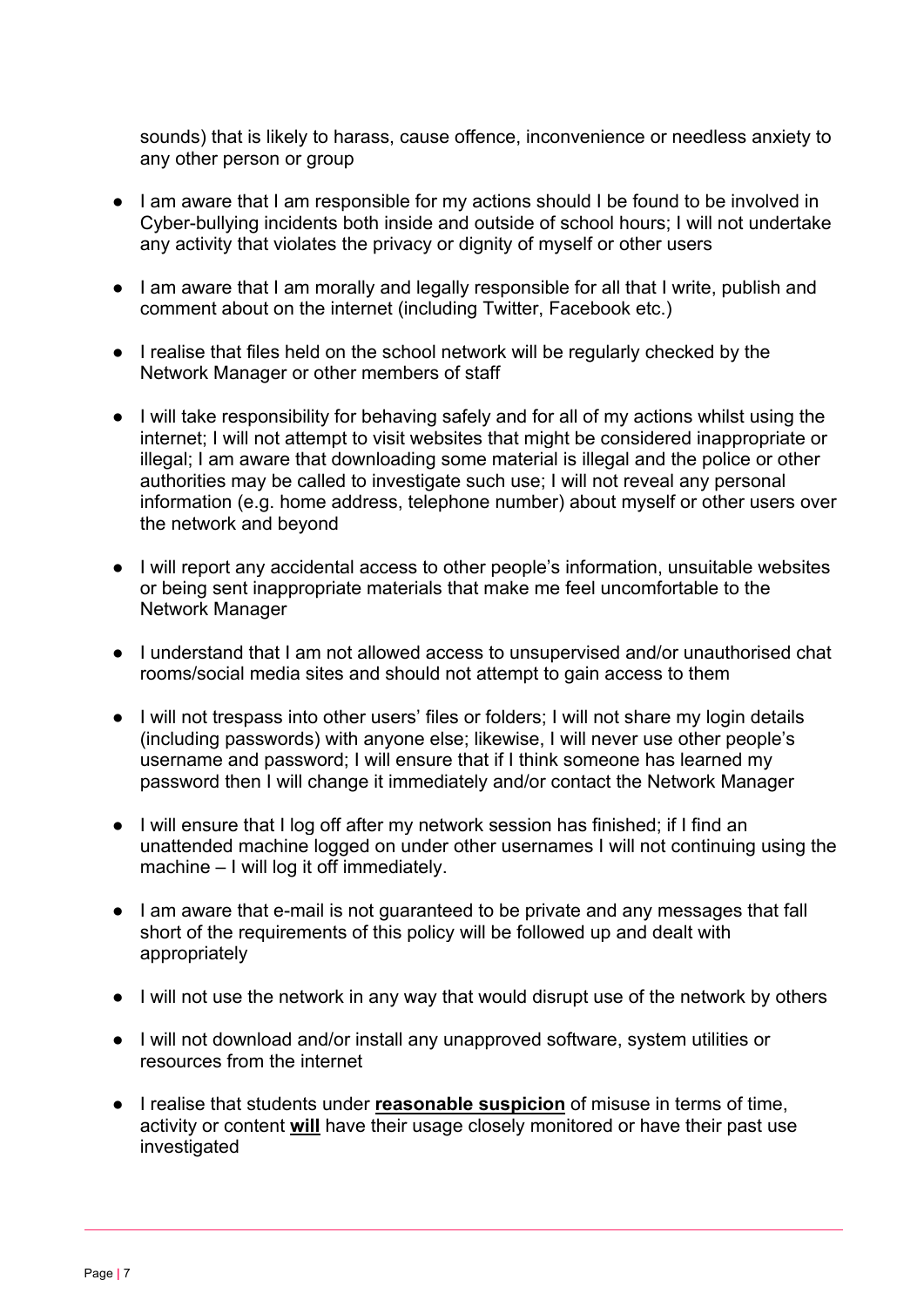- I will not send or publish material that violates copyright law
- I will not attempt to harm or destroy any equipment, work of another user on the school network, or even another website or network connected to the school system
- I will not copy from the internet, other student's user area or shared areas and pass off subsequent work as my own; I understand that is plagiarism and is not acceptable to either the school nor to the exam boards in the case of coursework or controlled assessments

Staff can expect parents with children learning remotely to:

- ●Follow the school day and routine where possible
- ●Make the school aware if their child is sick or otherwise can't complete work through the usual absence procedure
- Seek help from the school if they need it
- ●Support their children's work
- ●Be respectful when making any concerns known to staff

Norbury High is committed to working closely with families and recognises that each family is unique – because of this, remote learning will look different for different families in order to suit their individual needs.

#### **2.8 Governing board**

The governing board is responsible for:

- ●Monitoring the school's approach to providing remote learning to ensure education remains as high quality as possible
- ●Ensuring that staff are certain that remote learning systems are appropriately secure, for both data protection and safeguarding reasons

## **3. Who to contact**

If there are any questions or concerns about remote learning, the following individuals should be contacted:

●Issues in setting work – talk to the relevant head of department/faculty or SENDCo: Mrs A. Dancy a.dancy@nhsg.org.uk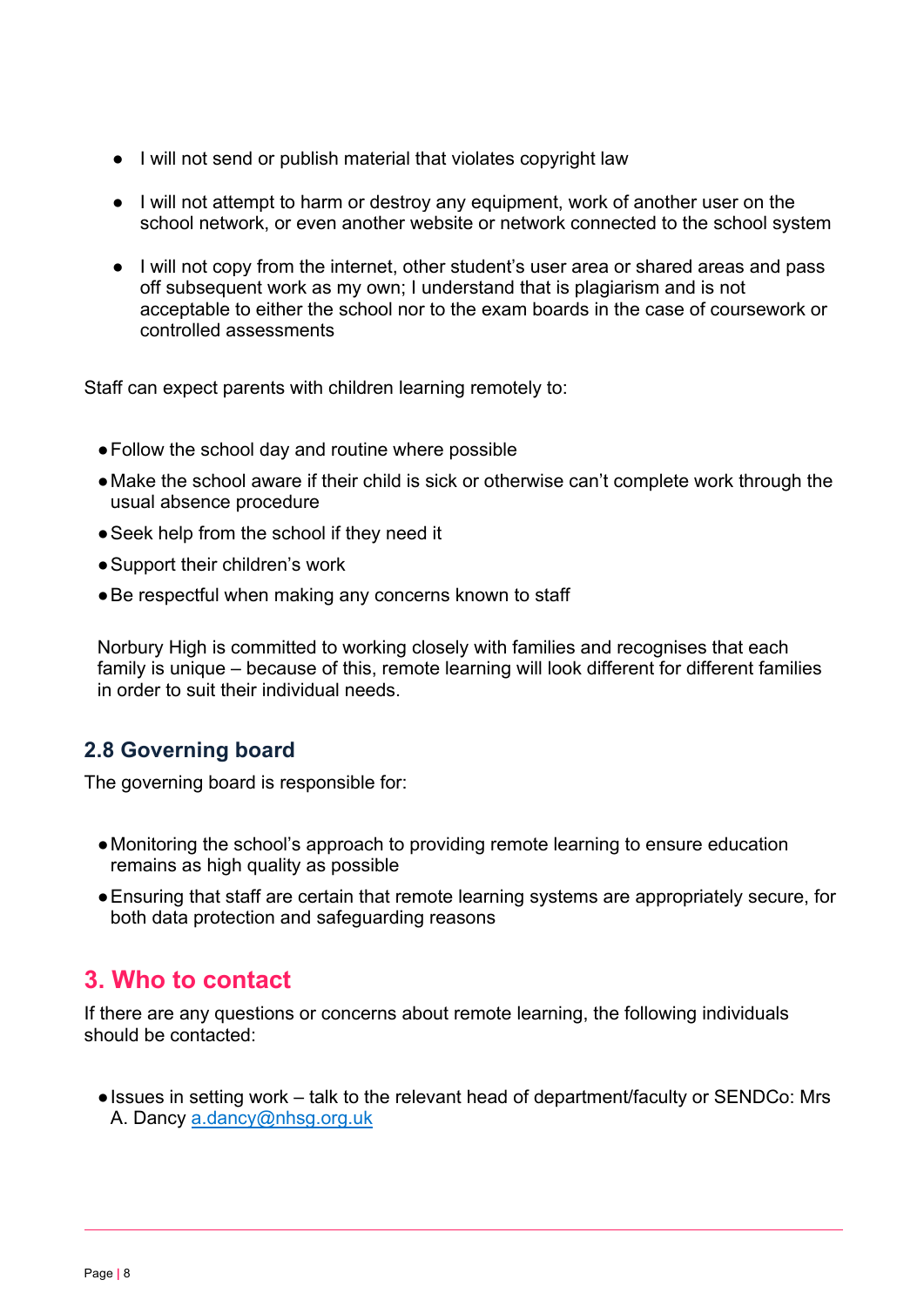- ●Issues with behaviour talk to the relevant head of year, pastoral leader or assistant head teacher (AHT) in charge of behaviour s.tsoukkas@nhsg.org.uk
- $\bullet$  Issues with IT email IT staff (P Harris, R Lock, I Clack)p. harris@nhsg.org.uk, r.lock@nhsg.org.uk , i.clack@nhsg.org.uk
- ●Issues with their own workload or wellbeing talk to their line manager
- ●Concerns about data protection email the data protection officer: Ms A. Ryder Owen (DPO) a.ryder-owen@nhsg.org.uk
- ●Concerns about safeguarding email the Designated Safeguarding Lead (DSL) c.rollins@nhsg.org.uk

## **4. Data protection**

#### **4.1 Accessing personal data**

When accessing personal data for remote learning purposes, all staff members will:

- ●Access data on SIMS if in school or contact the SIMS data manager: Mrs T. Rodney t.rodney@nhsg.org.uk
- ●If staff are using a personal device to access the data, ensure it is password protected and not accessible by anyone else

#### **4.2 Processing personal data**

Staff members may need to collect and/or share personal data such as names and email addresses as part of the remote learning system. As long as this processing is necessary for the school's official functions, individuals won't need to give permission for this to happen.

However, staff are reminded to collect and/or share as little personal data as possible online.

#### **4.3 Keeping devices secure**

All staff members will take appropriate steps to ensure their devices remain secure. This includes, but is not limited to:

- Keeping the device password-protected strong passwords are at least eight characters long, with a combination of upper and lower-case letters, numbers and special characters (e.g. asterisk or currency symbol)
- Ensuring the hard drive is encrypted this means if the device is lost or stolen, no one can access the files stored on the hard drive by attaching it to a new device
- ●Making sure the device locks if left inactive for a period of time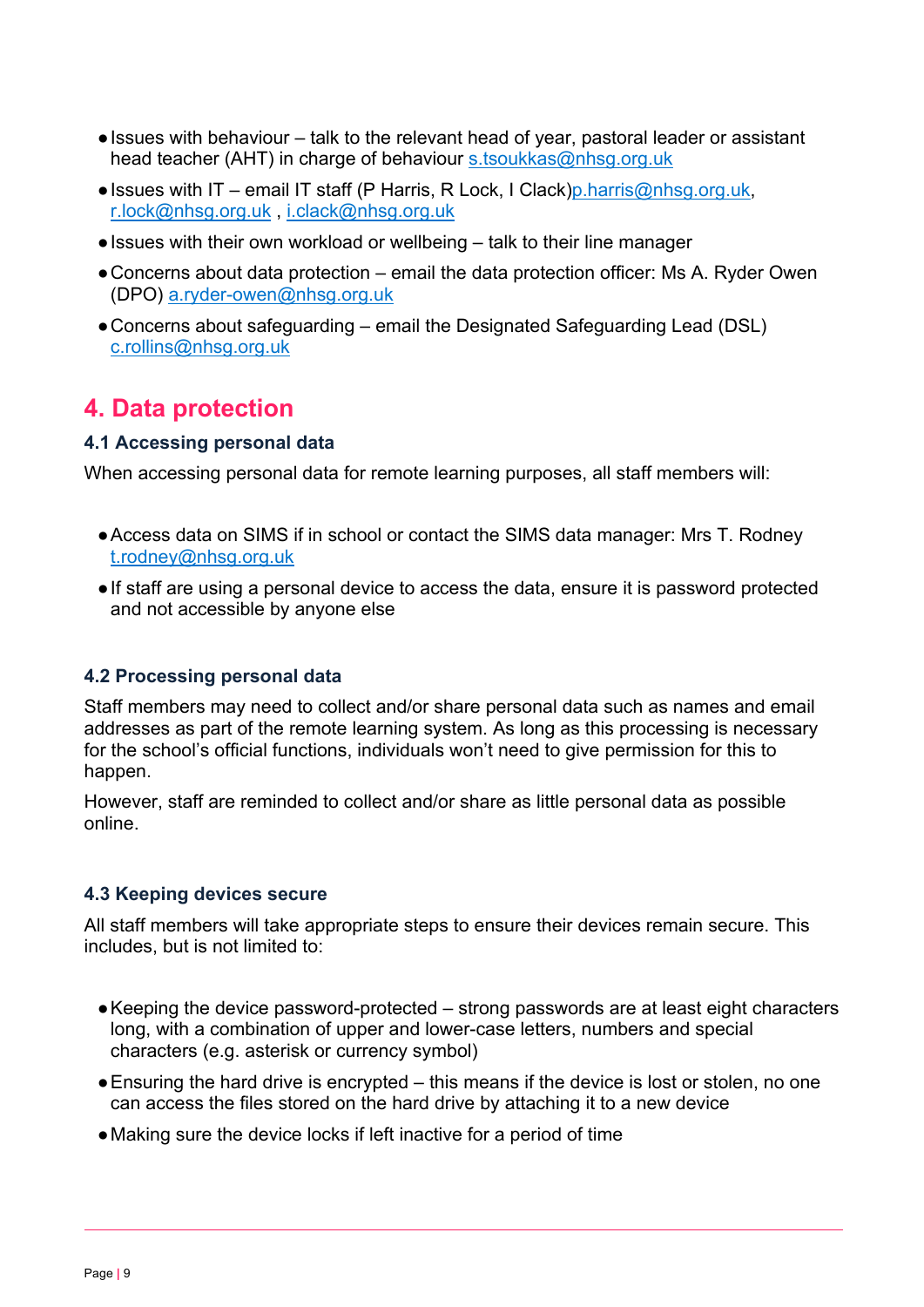- ●Not sharing the device among family or friends
- ●Installing antivirus and anti-spyware software if staff need advice on this contact IT support (Mr. P Harris, R Lock, I Clack)
- ●Keeping operating systems up to date always install the latest updates

## **5. Safeguarding**

See the MAT's Safeguarding Policy on the website.

Any safeguarding concerns should be reported to the DSL.

Follow the expectations for live lessons (Appendix 1).

#### **6. Monitoring arrangements**

This policy will be reviewed annually by the deputy head in charge of curriculum and teaching and learning. At every review, it will be approved by the full governing board.

### **7. Possible remote learning scenarios**

In the case of individual students isolating at home, staff are expected to set adequate work via Google Classroom.

In the case of a member of staff having to isolate at home (but are not ill) they are expected to deliver their cover work through their head of department (HoD) as usual and also upload the lesson onto Google Classroom. They may also be expected to teach live via the Google Classroom.

In the case of a year group being sent home, staff will post lessons (whilst in school) to their classes at home via Google Classroom. This will follow the school timetable.

In the case of the school being directed to operate the lockdown timetable for half the year group at a time (half of the year group in one week and half the following week) the timetable will be followed but classes will be halved in size.

In the case of a full school closure then the school will deliver the full timetable using Google Classroom.

## **8. Links with other policies**

This policy is linked to our:

- ●Safeguarding Policy
- ●Code of Conduct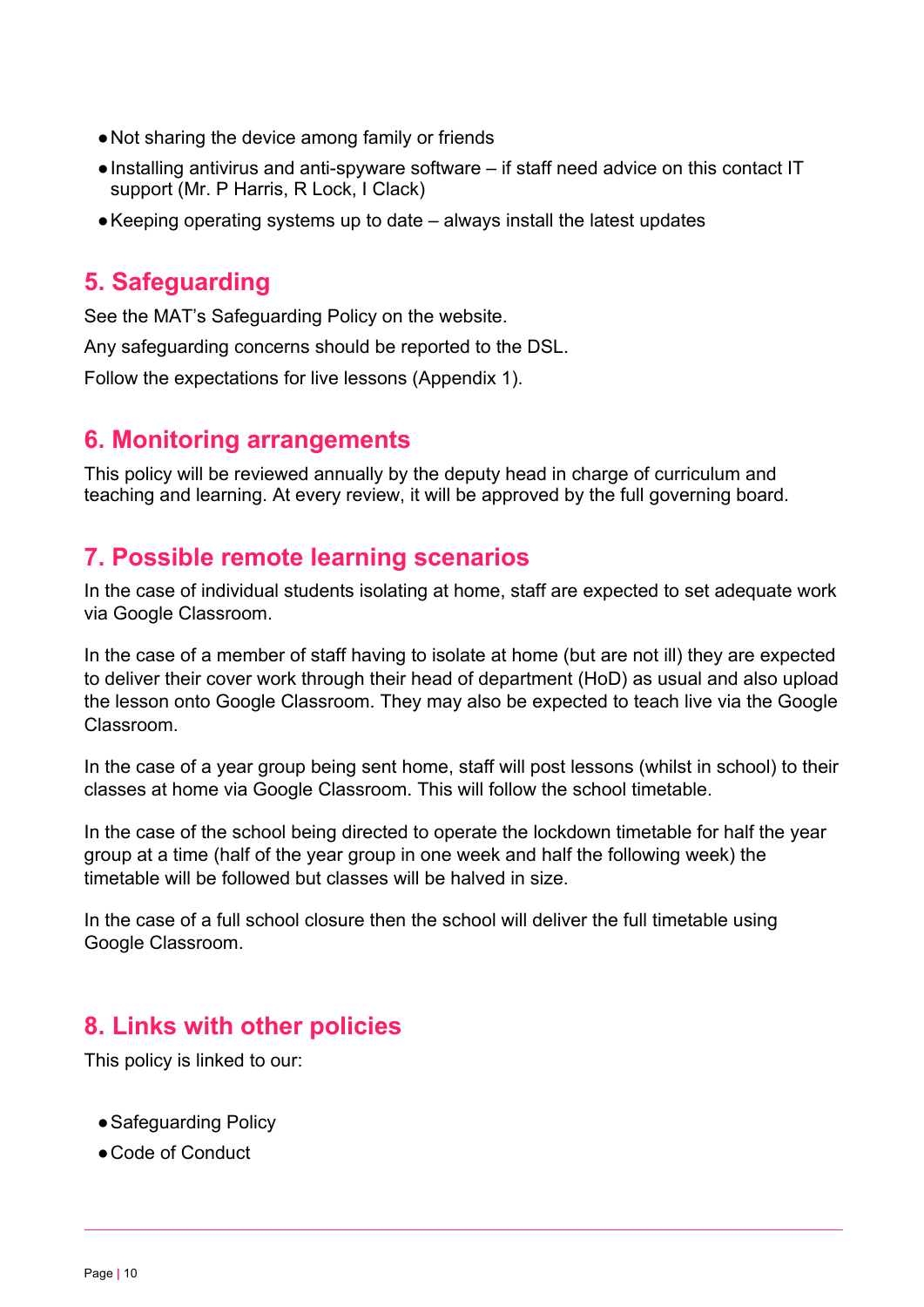- ●Behaviour and Anti-bullying Policy
- ●Data Protection Policy and privacy notices
- ●ICT Policy and incorporated acceptable use agreements/policies
- E-safety Policy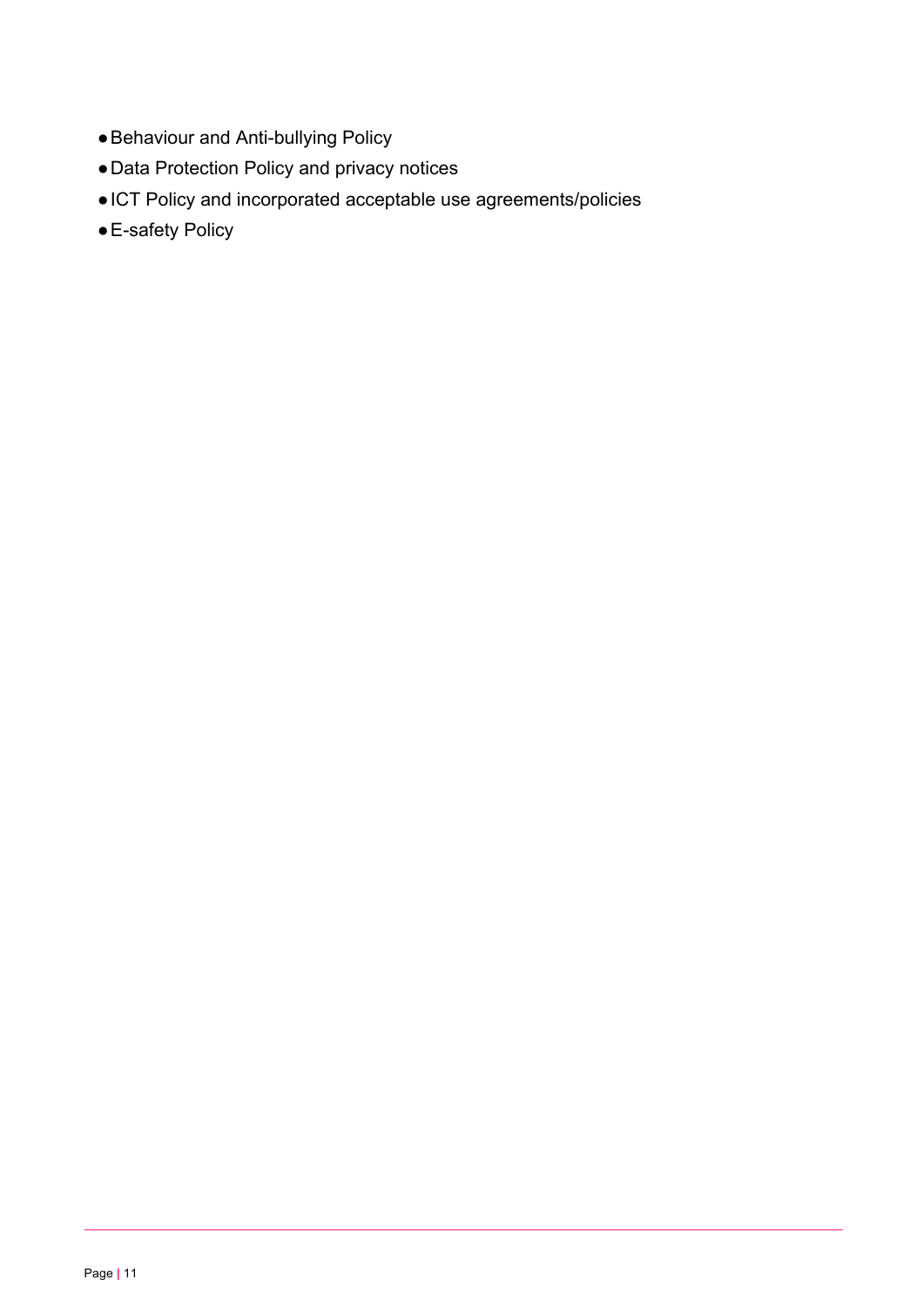## **Appendix 1 Expectations for staff regarding online live sessions**

Teachers and support staff:

- All sessions/lessons will be timetabled during regular school hours; all timings must match the school's timetable
- All staff should be on time to lessons
- All participants must be appropriately dressed
- The session/lesson should take place in an appropriate, preferably neutral, setting
- Language should always be professional and appropriate during lessons
- Staff should record the lesson for safeguarding purposes
- Clearly set out expectations seek support for any behavioural concerns to your head of dept (HOD) or the student's head of year (HOY)
- Ensure that the students' cameras and mics are turned off and that these are only turned on if they are requested to do so by the teacher
- Staff should not have the camera on at all times; the screen can be shared or camera turned off if it is not necessary (however some specific lessons such as speaking lessons in MFL benefit from the teacher using the camera)
- Staff should monitor the chat stream
- Staff must not share any files other than relevant supporting class materials during sessions/lessons
- All other web browsers and programmes should be closed before starting the session/lesson
- Staff must ensure that the environment, both physical and digital are professional and neutral; extra care must be taken to ensure that private or sensitive information is not accidentally shared; all other web browsers and programs must be closed before starting the lesson
- The Senior Leadership Team (SLT) will observe sessions/lessons digitally for the purposes of quality assurance and safeguarding
- Report any safeguarding issues immediately to the designated safeguarding lead (DSL) Mrs C Rollins c.rollins@nhsg.org.uk